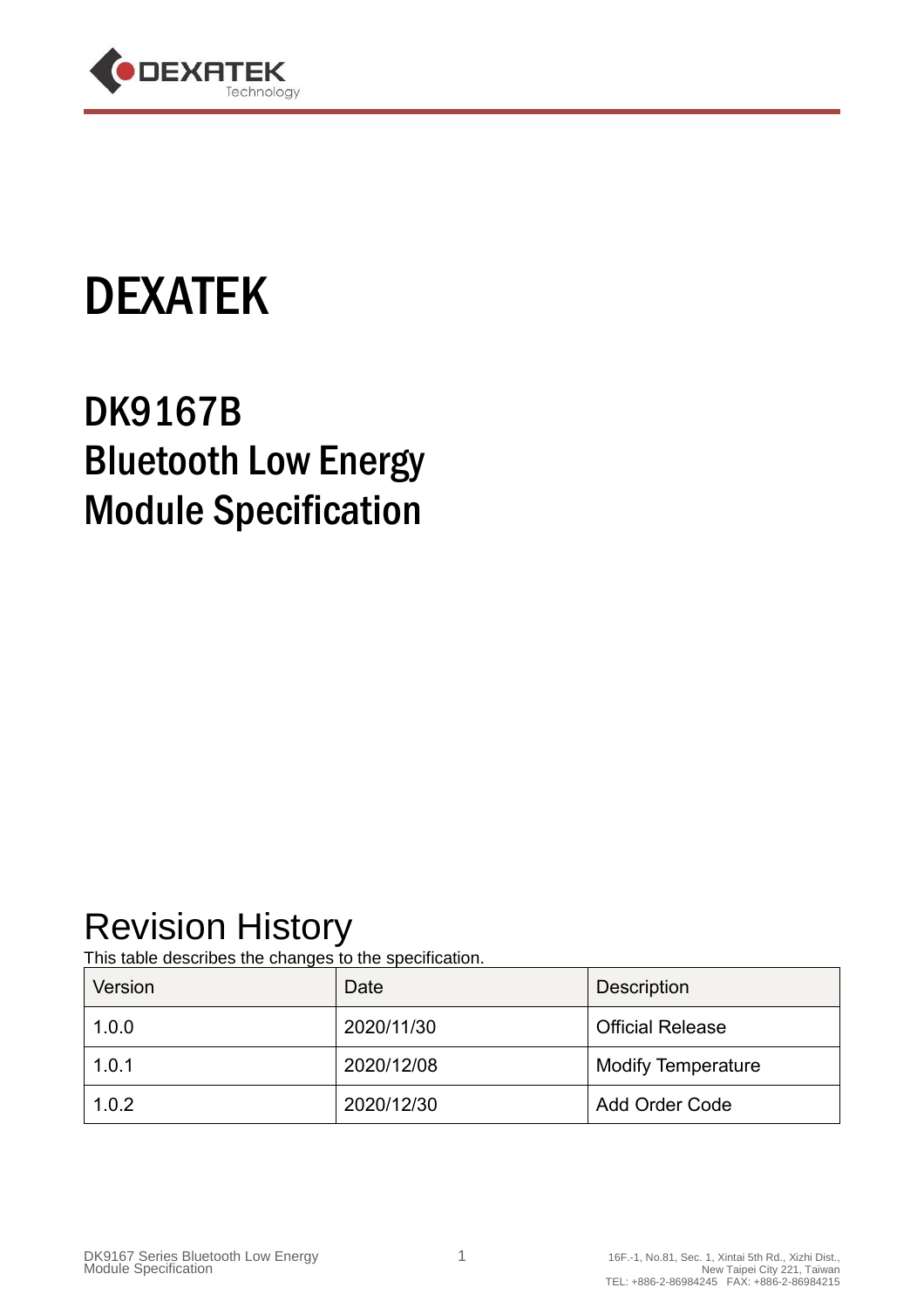

#### **Table of Contents**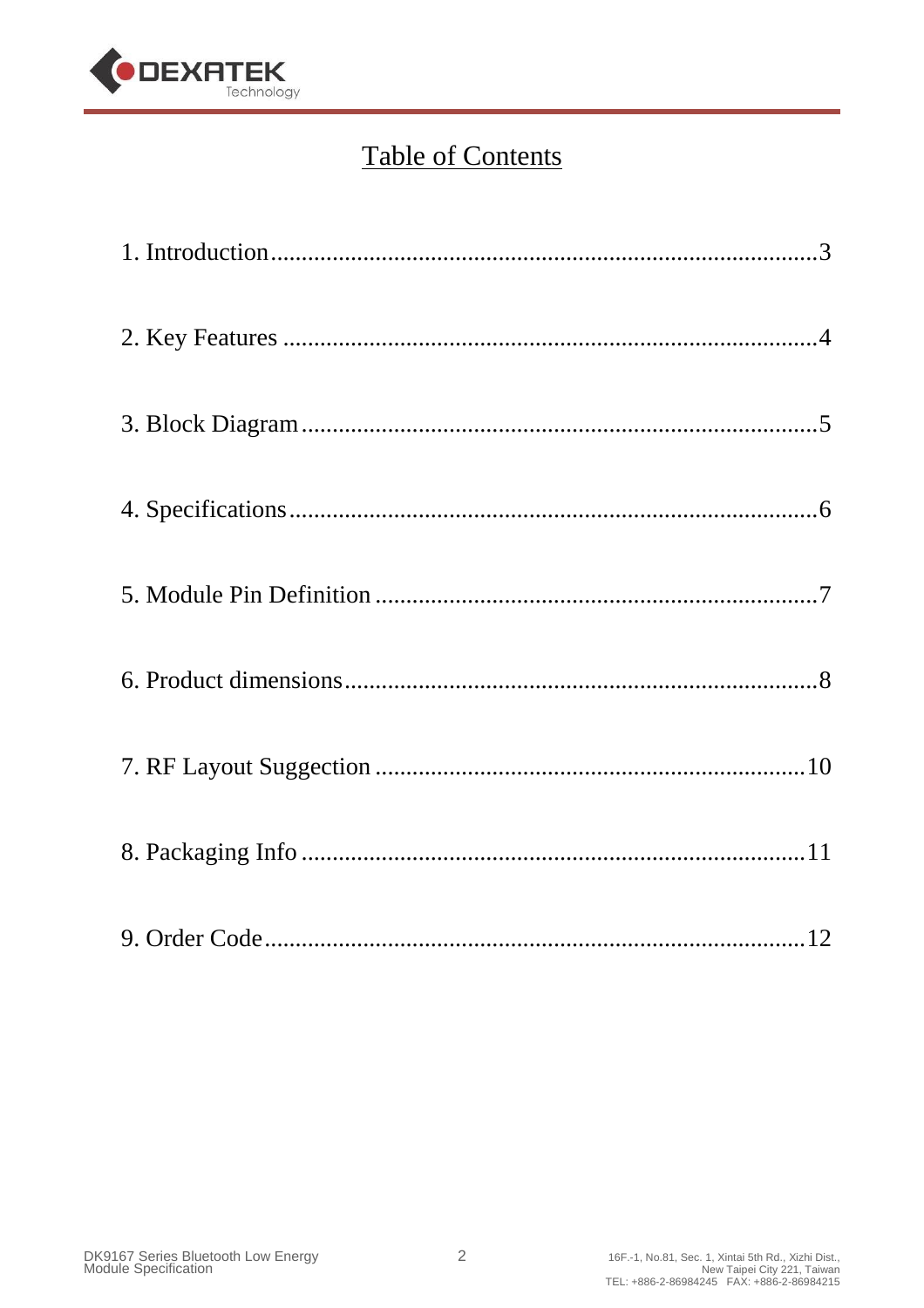

### **I. Introduction**

The DK9167B is compact, surface mount Bluetooth Low Energy (BLE) compliant wireless module. The module is based on Nordic nRF52832 radio Transceiver IC, has a 32 bit ARM ® Cortex™-M4F 64MHz, Flash memory, analog and digital I/O. It can form large scale industrial mesh networks for several applications such as metering. Since its small size, outstanding performance at low power consumption and ultra-low cost, the DK9167B is leading the way for the new generation of Bluetooth low energy modules, provide more tx power performance.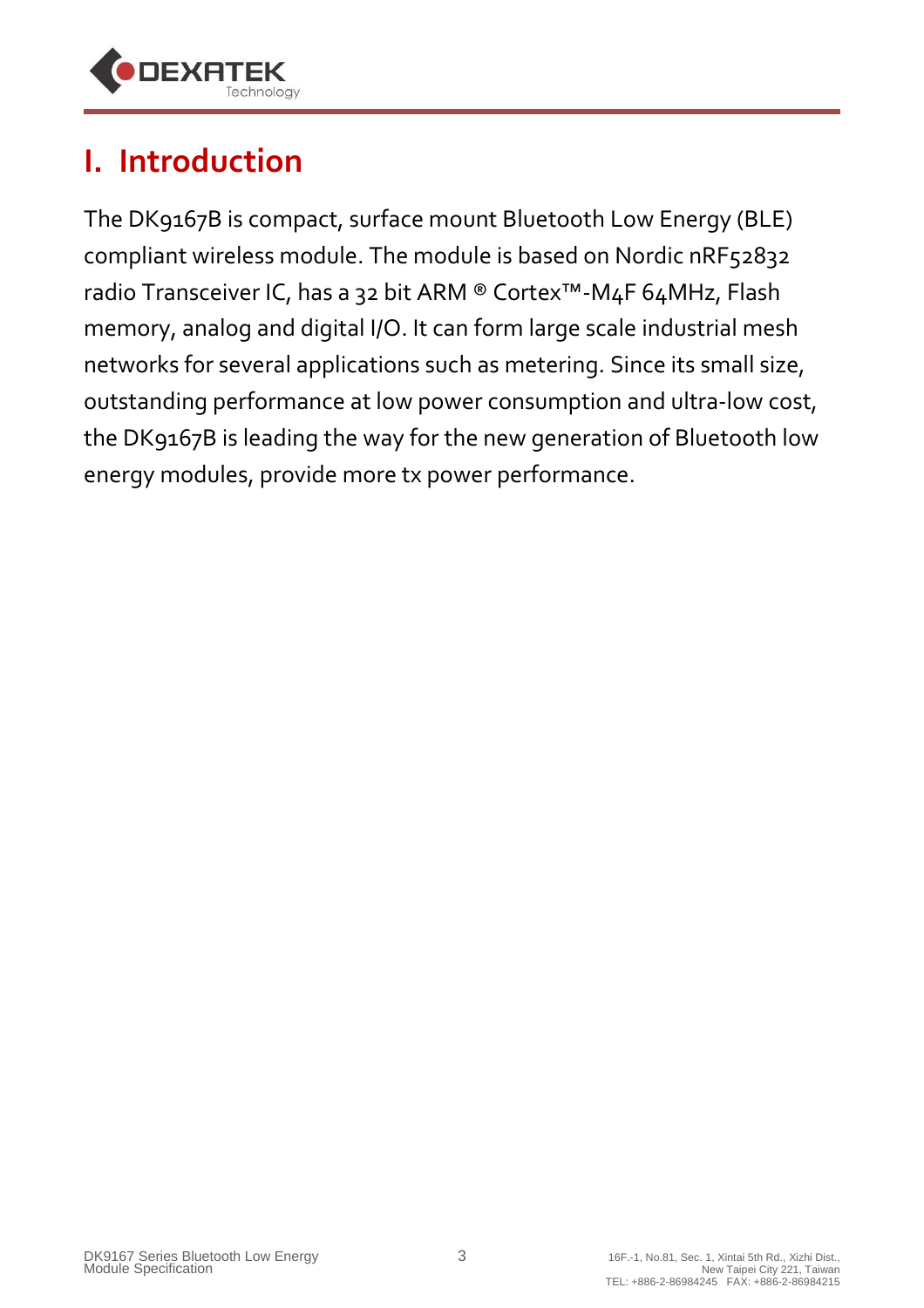

#### **II. Key Features**

- 32-bit ARM® Cortex™-M4F 64MHz
- 2.4GHz multi-protocol transceiver
- Data rates: 1Mbps, 2Mbps Bluetooth low energy mode (Bluetooth 5 compatible)
- Sensitivity of -96 dbm for Bluetooth low energy
- 512kB flash, 64kB RAM
- Flexible power management , DC/DC power mode
- Wide supply voltage range: LDO (1.7 to 3.6V), Buck DC/DC (1.7 to 3.6V)
- Flexible and configurable 24 GPIO
- Ultra low-power 32kHz crystal and RC oscillators
- Peripheral 12-bit/200KSPS ADC, Temperature sensor
- Digital I/O
- SPI Master/Slave, 2-wire Master/Slave
- UART (CTS/RTS) with Easy DMA
- AES HW encryption
- Quadrature Decoder (QDEC)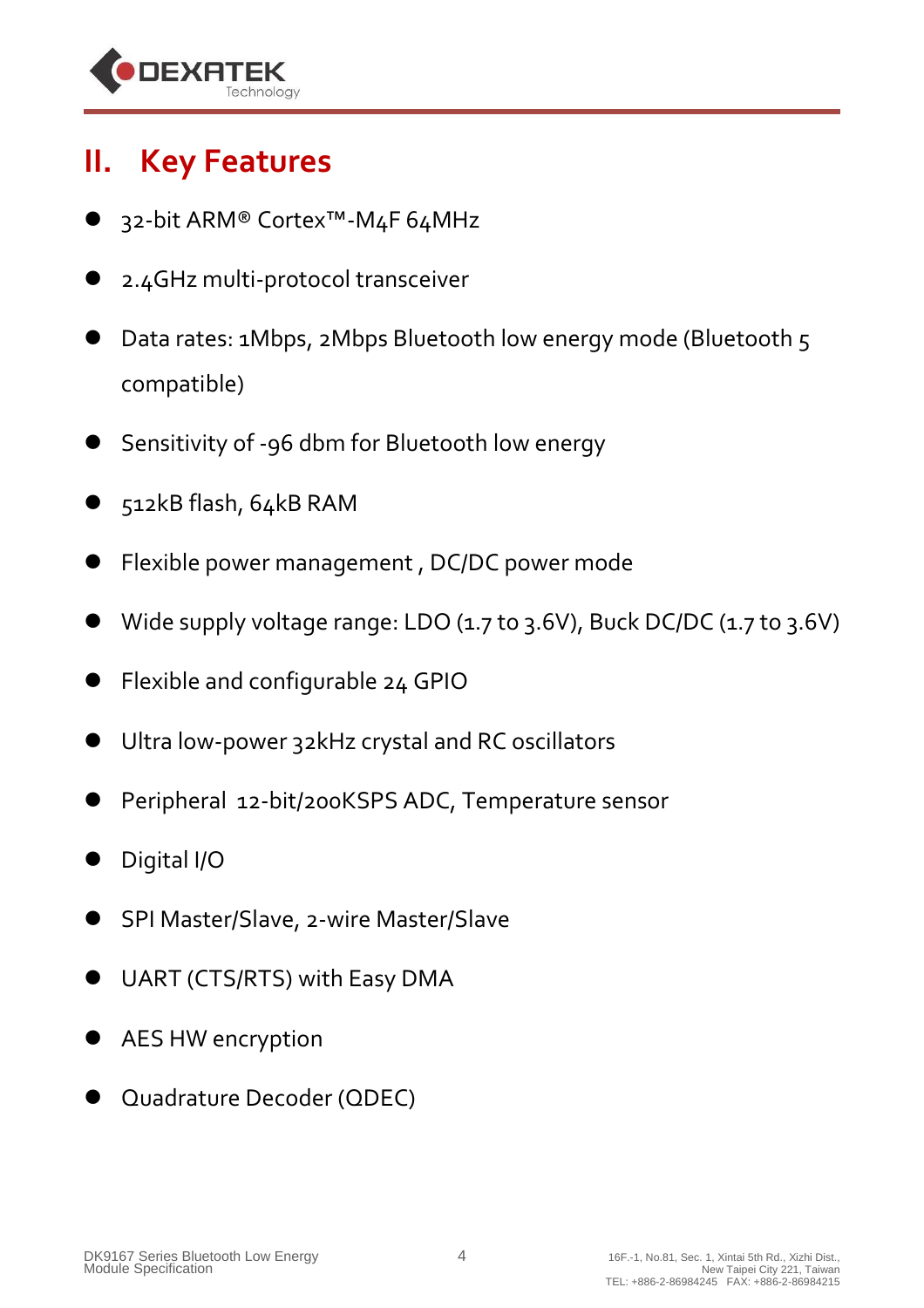

#### **III. Block Diagram**

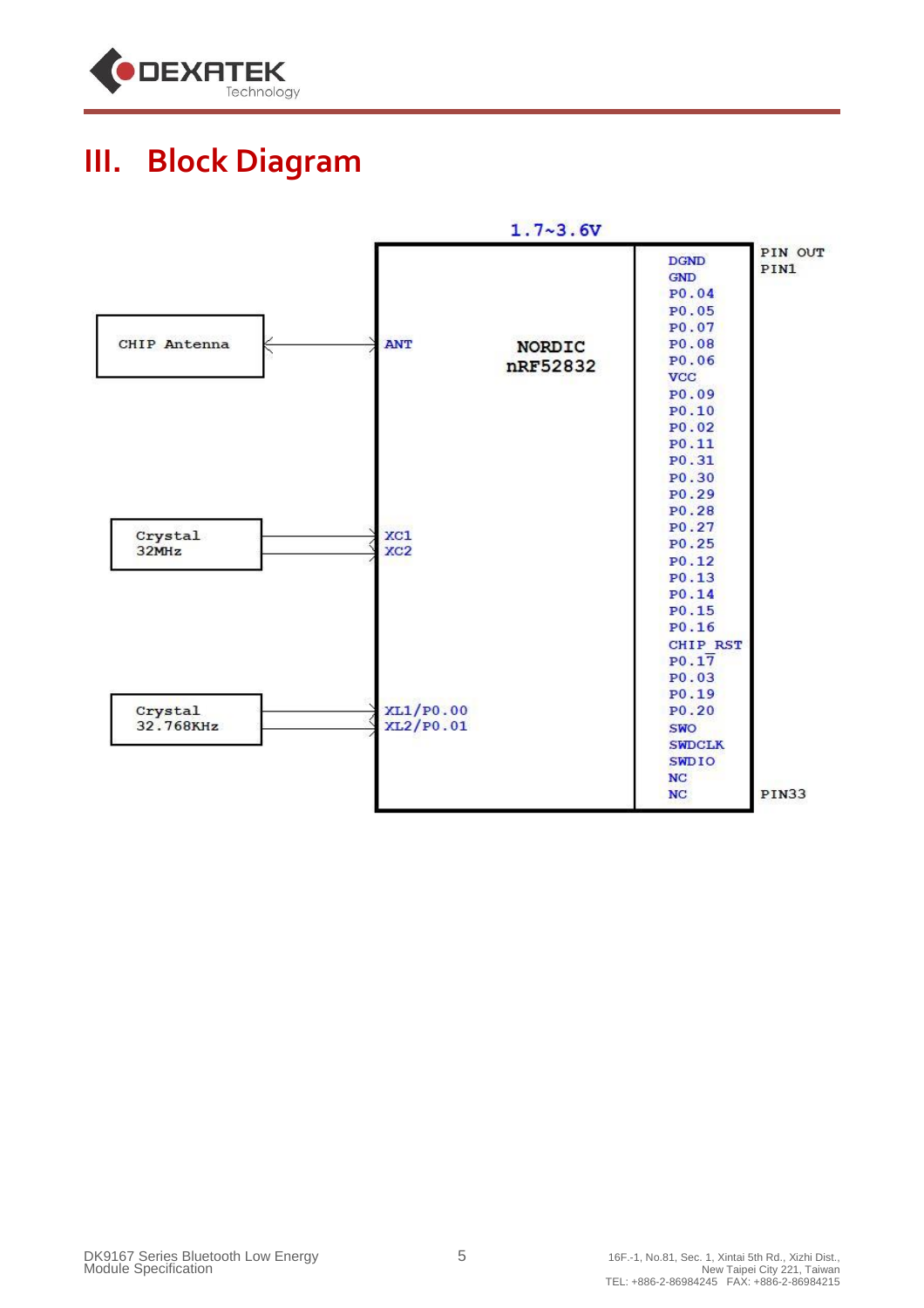

### **IV. Specification**

| <b>DK-9167B</b>                               |
|-----------------------------------------------|
|                                               |
| Chip Antenna                                  |
| nRF52832                                      |
| Non-Home kit                                  |
| Alarm System<br>TaiSEIA & BLE 5.0             |
| W/O MFi CP<br>W/PA                            |
| Tx Maxmum@ 20dBm                              |
| Bluetooth $\mathcal{B}$ 5                     |
| 2Mbps (Bluetooth ® 5)                         |
| Bluetooth $\mathcal{R}$ 5                     |
| 2400MHz---2483.5MHz                           |
| TX Peak@ 4dBm: 7.5mA                          |
| RX Peak: 5.4mA                                |
| $1.7V - 3.6V$                                 |
| <b>GFSK Modulation</b>                        |
| <b>AES HW Encryption</b>                      |
| 25×17×2.4 mm                                  |
| RoHS / Declaration ID / BQB Test / FCC/ CE RF |
| Operating Temperature: -40°C~85°C             |
| Storage Temperature: -40°C~125°C              |
|                                               |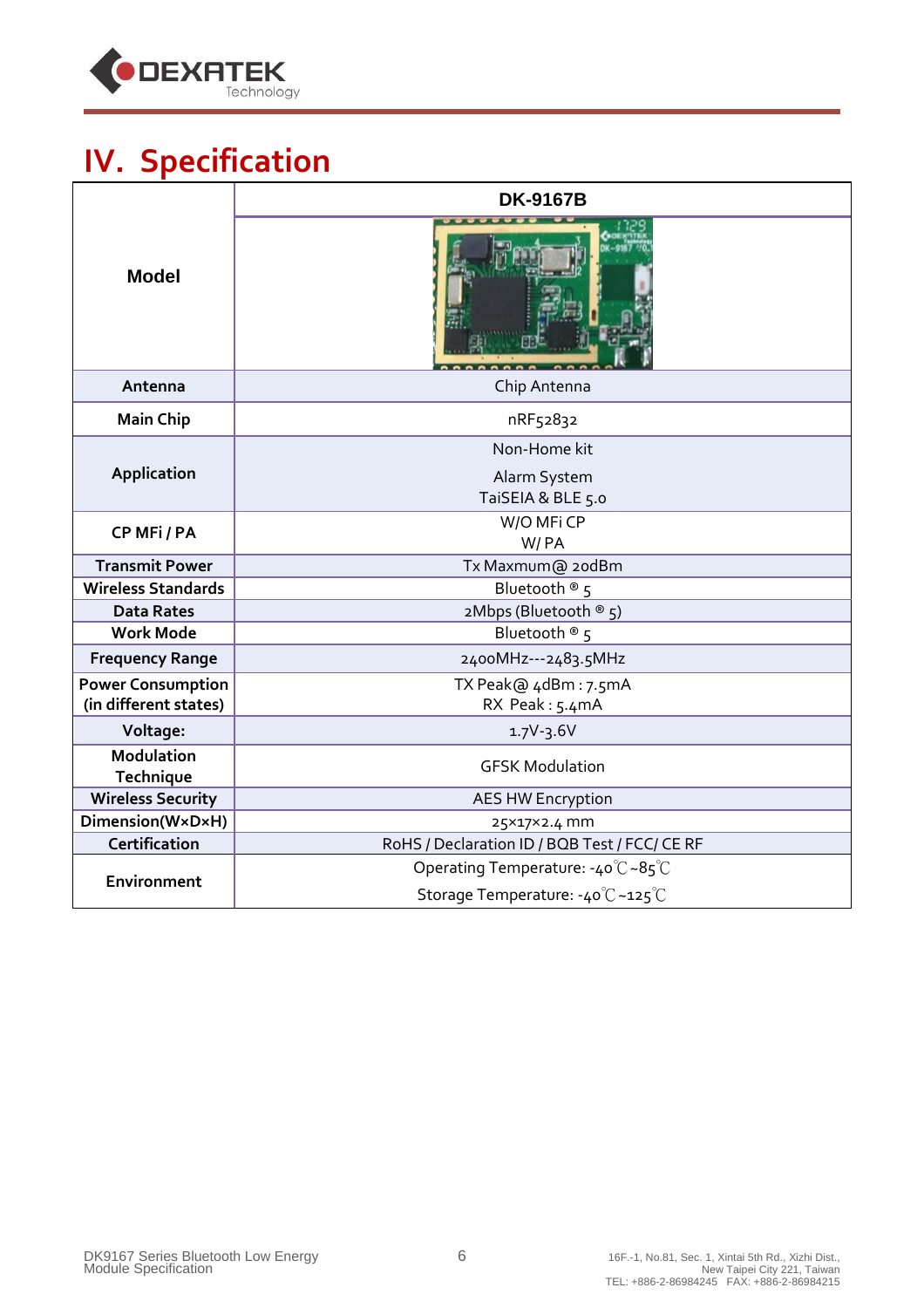

#### **V. Module Pin Definition**

| $\overline{c}$<br>GP17<br>GND<br>GP4/ADC_CH2<br>CHIP_RST<br>GP5/ADC_CH3_RTS<br>GP <sub>16</sub><br>GP7 CTS<br>GP <sub>15</sub><br>GP8 RX<br>GP <sub>14</sub> | 25<br>24<br>$\mathbf{3}$<br>$\overline{4}$<br>23<br>$\overline{5}$<br>22<br>$6\phantom{a}6$<br>21<br>$\overline{7}$<br>20<br>GP6 TX<br>GP <sub>13</sub><br>$\overline{8}$<br>19<br>CH <sub>5</sub><br>C <sub>H</sub> <sub>6</sub><br>C <sub>H</sub> <sub>4</sub><br>둥<br>운<br>5<br>VCC(3.3V)<br><b>GP12</b> | 1 | <b>DGND</b> |  |  |  |  |  |  |  |  |  |  |  |  | GP <sub>19</sub><br>GP3/ADC CH1 |  |
|--------------------------------------------------------------------------------------------------------------------------------------------------------------|-------------------------------------------------------------------------------------------------------------------------------------------------------------------------------------------------------------------------------------------------------------------------------------------------------------|---|-------------|--|--|--|--|--|--|--|--|--|--|--|--|---------------------------------|--|
|                                                                                                                                                              |                                                                                                                                                                                                                                                                                                             |   |             |  |  |  |  |  |  |  |  |  |  |  |  |                                 |  |
|                                                                                                                                                              |                                                                                                                                                                                                                                                                                                             |   |             |  |  |  |  |  |  |  |  |  |  |  |  |                                 |  |
|                                                                                                                                                              |                                                                                                                                                                                                                                                                                                             |   |             |  |  |  |  |  |  |  |  |  |  |  |  |                                 |  |

|                 | <b>DK-9167B Module Pin Definition</b> |    |                  |  |  |  |
|-----------------|---------------------------------------|----|------------------|--|--|--|
| $\mathbf{1}$    | <b>DGND</b>                           | 18 | GP25             |  |  |  |
| $\overline{2}$  | GND                                   | 19 | GP <sub>12</sub> |  |  |  |
| 3               | GP <sub>4</sub>                       | 20 | GP13             |  |  |  |
| 4               | GP <sub>5</sub>                       | 21 | GP14             |  |  |  |
| 5               | GP <sub>7</sub>                       | 22 | GP <sub>15</sub> |  |  |  |
| 6               | GP8                                   | 23 | GP16             |  |  |  |
| 7               | GP <sub>6</sub>                       | 24 | CHIP_RST         |  |  |  |
| 8               | <b>VCC</b>                            | 25 | GP <sub>17</sub> |  |  |  |
| 9               | GP <sub>9</sub>                       | 26 | GP <sub>3</sub>  |  |  |  |
| 10              | GP10                                  | 27 | GP19             |  |  |  |
| 11              | GP <sub>2</sub>                       | 28 | GP <sub>20</sub> |  |  |  |
| 12 <sup>2</sup> | GP11                                  | 29 | SWO              |  |  |  |
| 13              | GP <sub>31</sub>                      | 30 | <b>SWDCLK</b>    |  |  |  |
| 14              | GP <sub>30</sub>                      | 31 | <b>SWDIO</b>     |  |  |  |
| 15              | GP <sub>29</sub>                      | 32 | NA               |  |  |  |
| 16              | GP <sub>28</sub>                      | 33 | <b>NA</b>        |  |  |  |
| 17              | GP27                                  |    |                  |  |  |  |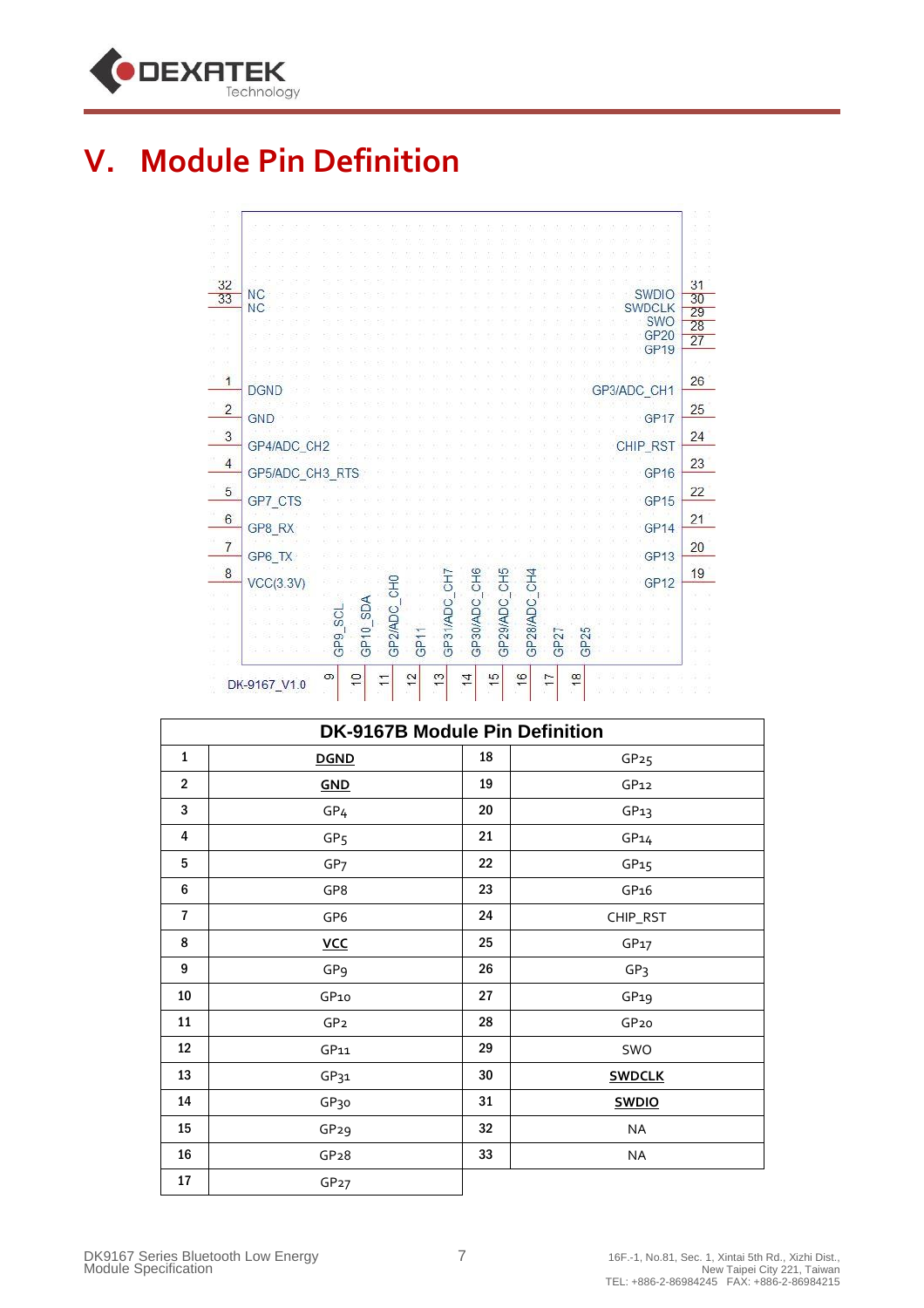

#### **VI. Product Dimension**

- PCB SIZE: (W) 25 x (D) 17 mm
- $\bullet$  PIN OUT: 33
- Recommended Layout of solder Pad

#### TOP Layer

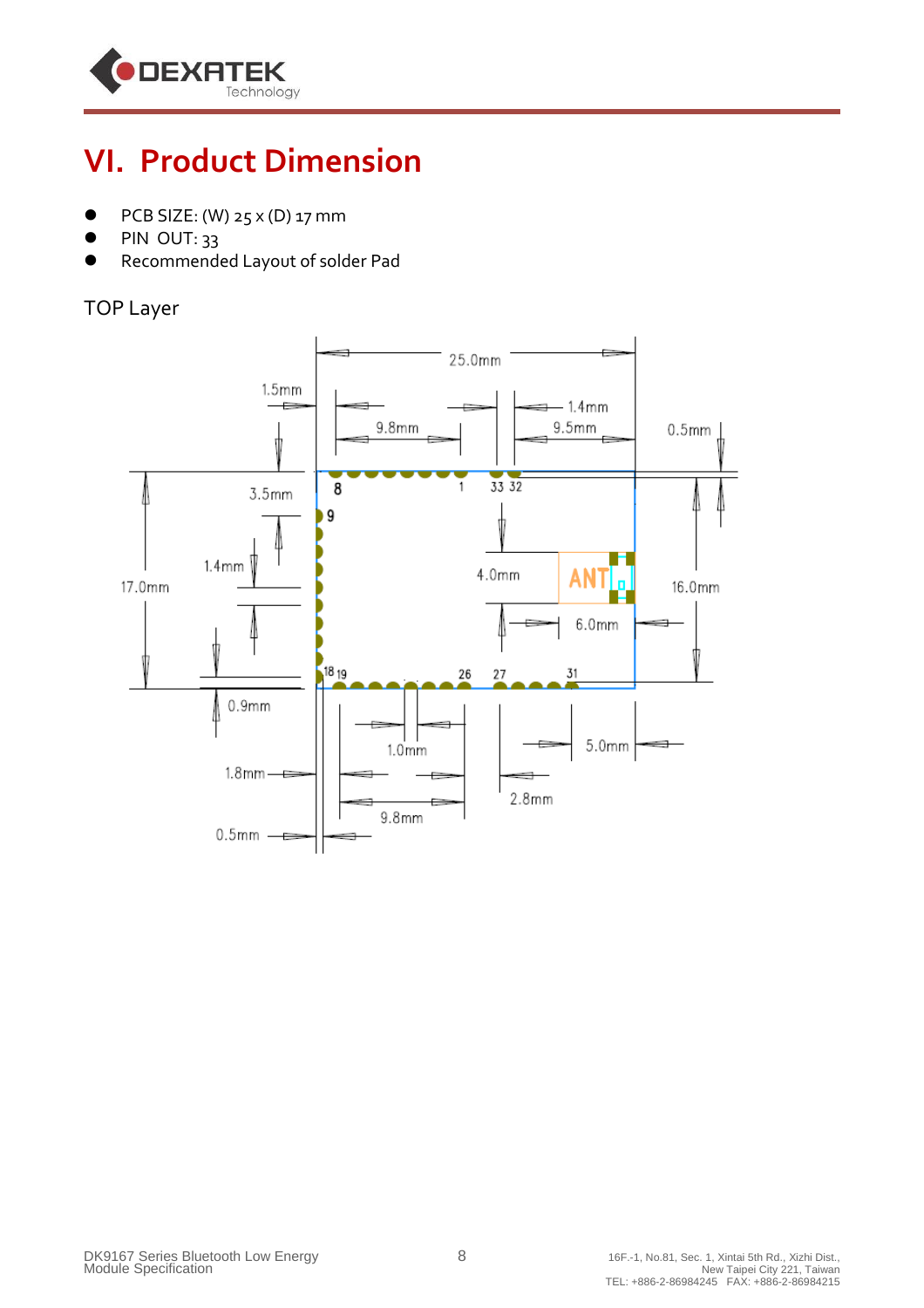

#### BOTTON Layer

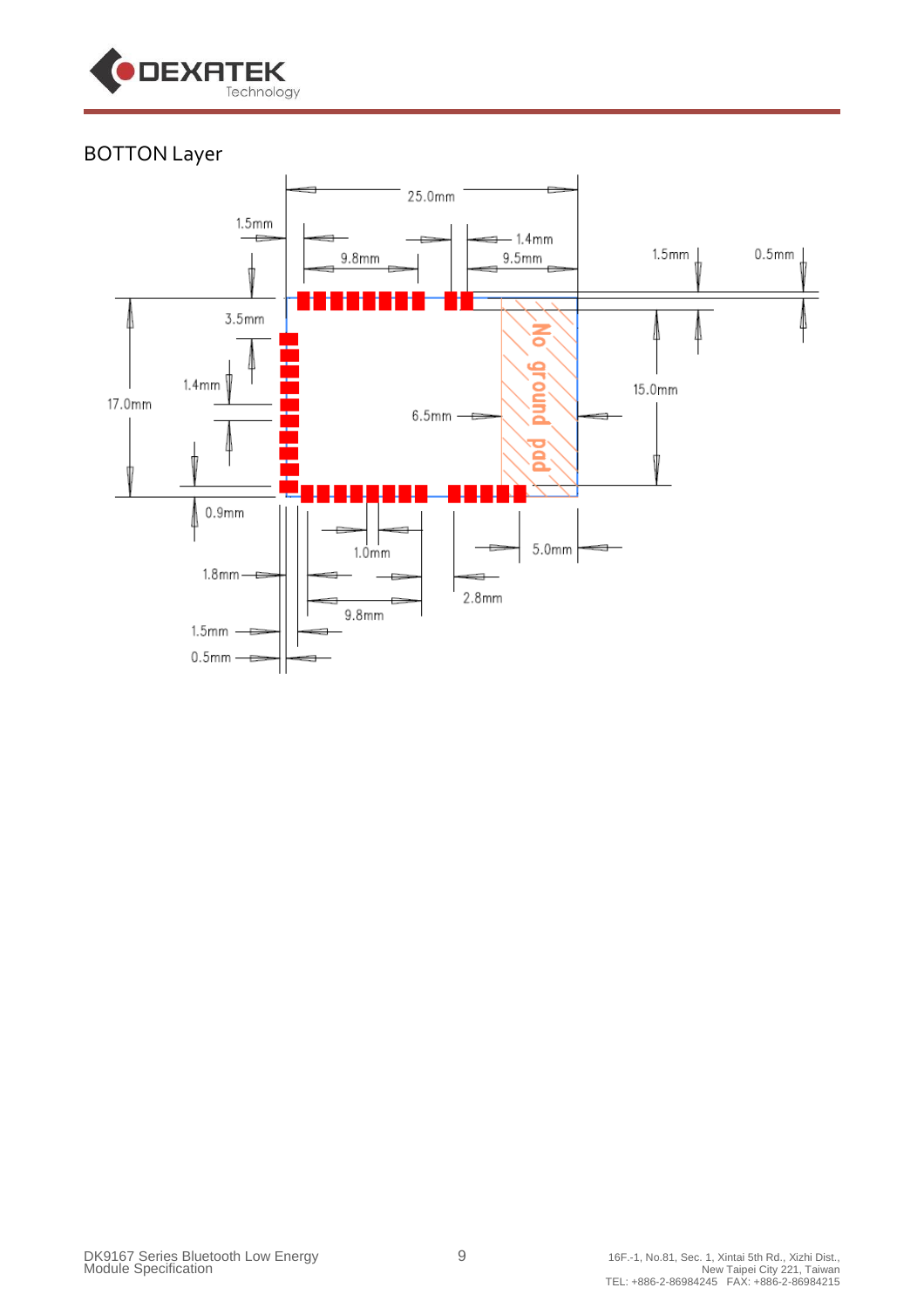

#### **VII. RF Layout Suggestion**

Please follow below instruction to avoid RF Performance lose.

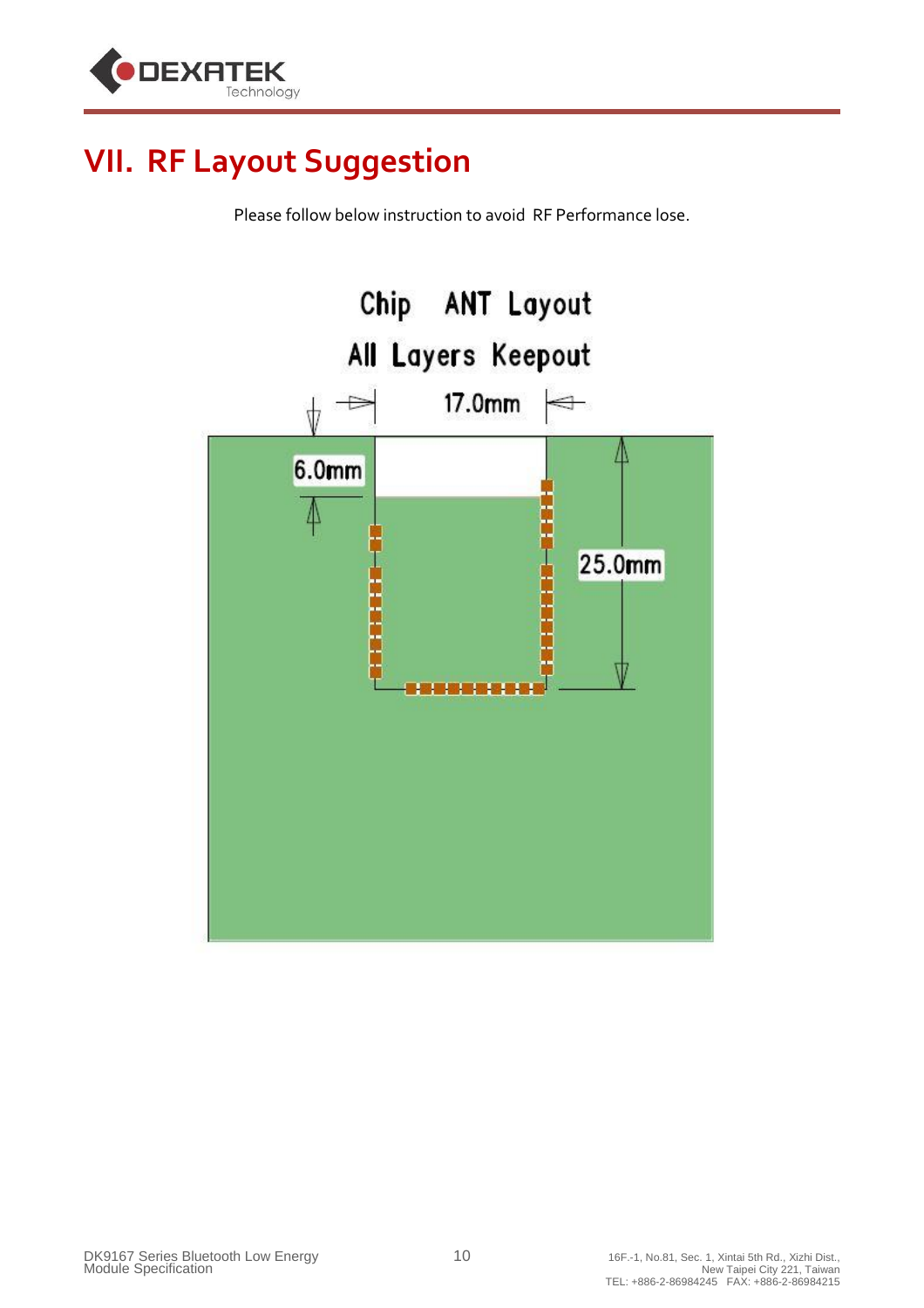

### **VIII. Packaging Info**

#### ● **Reel Packaging**



| <b>ITEM</b>    | DIM                            | <b>ALTERNATE</b> |
|----------------|--------------------------------|------------------|
| W              | $44.00^{+0.30}_{-0.30}$        |                  |
| E              | $1.75^{+0.10}_{-0.10}$         |                  |
| $\mathbf F$    | $20.20^{+0.15}_{-0.15}$        |                  |
| So             | $40.40^{+0.10}_{-0.10}$        |                  |
| $\mathbf{P}$   | $24.00^{+0.10}_{-0.10}$        |                  |
| $P_0$          | $4.00^{+0.10}_{-0.10}$         |                  |
| P <sub>2</sub> | $+0.15$<br>2.00<br>$-0.15$     |                  |
| Do             | $\phi$ 1.50 $^{+0.10}_{-0.00}$ |                  |
| Т              | $0.40^{+0.05}_{-0.05}$         |                  |
| A0             | $18.0\frac{+0.10}{0.10}$       |                  |
| Bo             | $25.80^{+0.10}_{-0.10}$        |                  |
| Kο             | $+0.10$<br>$3.30 - 0.10$       |                  |